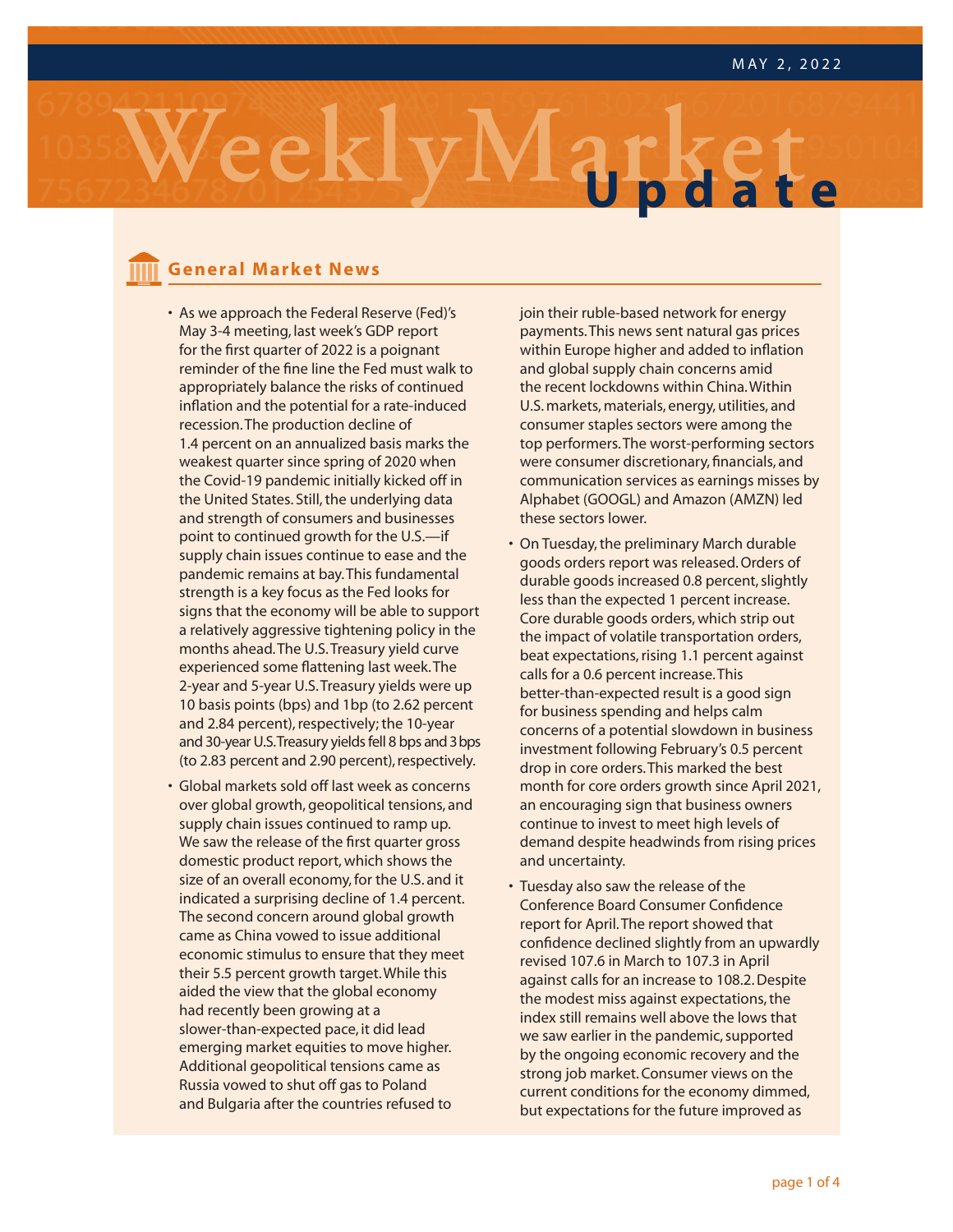#### **General Market News (continued)**

concerns around inflation moderated. The survey showed that consumers were more likely to plan big ticket purchases such as cars and appliances in April, an encouraging sign for consumer spending. Plans for foreign travel saw a notable uptick, another positive sign.

• On Thursday, the advanced estimate of 2022 first-quarter GDP growth was released. The report showed that the economy surprisingly contracted during the first quarter, with GDP declining 1.4 percent on an annualized basis. This was down from the 6.9 percent annualized growth rate we saw in the fourth quarter and below economist estimates for a 1 percent increase. The surprise decline was due in large part to international trade, as a surge in imports led to record trade deficits that weighed on headline growth. In fact, international trade detracted 3.2 percent from headline GDP growth, as export growth paled in comparison with import growth to start the year. Despite the slowdown in headline growth, personal consumption improved to start the year, with the report showing a 2.7 increase in consumption on an annualized

**Market Index Performance Data**

basis, up from 2.5 percent in the fourth quarter. Economists expect to see a return to growth, supported by robust consumer demand and business investment, in the second quarter.

We finished the week with Friday's release of the March personal income and personal spending reports. Income and spending both increased more than expected, and February's results were revised upward. Personal spending rose 1.1 percent in March, up from an upwardly revised 0.6 percent increase in February and above estimates for a more modest 0.6 percent increase. Personal income rose 0.5 percent in March following a 0.7 percent rise in February and above calls for a 0.4 percent increase. This marks three straight months of increased spending and six straight months of rising income. Although part of the increase in spending was attributable to higher prices, consumer demand was so strong that even inflation-adjusted personal spending increased more than expected in March. Spending growth to start the year has been well supported by the strong job market, which has supported the solid wage growth we've seen.

| <b>Index</b>                 | <b>Week-to-Date</b> | <b>Month-to-Date</b> | <b>Year-to-Date</b> | 12-Month |
|------------------------------|---------------------|----------------------|---------------------|----------|
| S&P 500                      | $-3.26$             | $-8.72$              | $-12.92$            | 0.21     |
| Nasdaq Composite             | $-3.92$             | $-13.24$             | $-21.00$            | $-11.08$ |
| <b>DJIA</b>                  | $-2.47$             | $-4.82$              | $-8.73$             | $-0.82$  |
| <b>MSCI EAFE</b>             | $-2.20$             | $-6.47$              | $-12.00$            | $-8.15$  |
| <b>MSCI Emerging Markets</b> | 0.08                | $-5.56$              | $-12.15$            | $-18.33$ |
| Russell 2000                 | $-3.94$             | $-9.91$              | $-16.69$            | $-16.87$ |

#### **EQUITIES**

*Source: Bloomberg, as of April 1, 2022*

#### **FIXED INCOME**

| <b>Index</b>          | <b>Month-to-Date</b> | <b>Year-to-Date</b> | 12-Month |
|-----------------------|----------------------|---------------------|----------|
| U.S. Broad Market     | $-3.79$              | $-9.50$             | $-8.51$  |
| U.S. Treasury         | $-3.10$              | $-8.50$             | $-7.35$  |
| U.S. Mortgages        | $-3.51$              | $-8.31$             | $-8.76$  |
| <b>Municipal Bond</b> | $-2.77$              | $-8.82$             | $-7.88$  |

*Source: Morningstar Direct, as of April 1, 2022*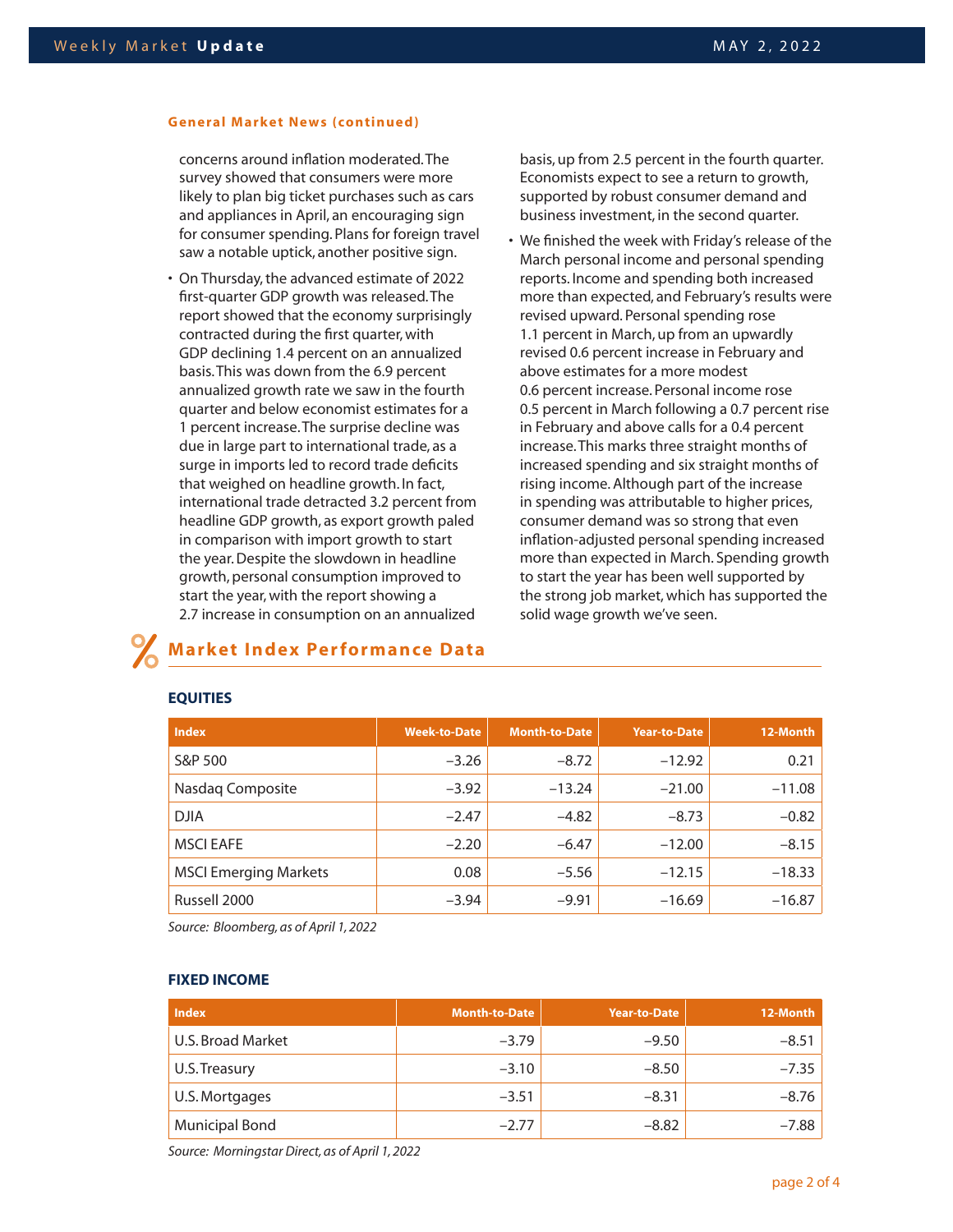# **What to Look Forward To**

On Monday, the ISM Manufacturing survey for April will be released. This measure of manufacturer confidence surprisingly dropped from 57.1 in March to 55.4 in April against calls for an increase to 57.6. This is a diffusion index where values above 50 indicate growth, so this report showed continued expansion for the manufacturing industry despite the miss against expectations. The drop in the index was largely due to softer demand for manufactured goods, as the report showed the measure of new orders fell to its lowest level since May 2020. Hiring also showed signs of weakness during the month. All in all, this report showed that the recovery of the manufacturing industry slowed, but the industry is expected to improve in the months ahead.

On Wednesday, the March international trade balance report will be released. Economists expect to see the monthly trade deficit widen to its largest point on record, with forecasts calling for the trade deficit to increase from \$89.2 billion in February to \$97 billion in March. The previously released advanced estimate for the trade of goods showed the goods trade deficit widening from \$106.3 billion in February out to \$125.3 billion in March. An 11.5 percent surge in imports of goods during the month was more than enough to offset a 7.2 percent rise in exports. International trade was a major drag on overall economic growth in the first quarter; this was due, in large part, to the high levels of domestic consumer demand for goods and services that we saw to start the year. Looking forward, economists largely expect to see the trade deficit start to normalize in the months ahead, which, in turn, could help support overall economic growth.

As was the case with the manufacturing survey, this **provistions, and are based on our reasonable expectations** Wednesday will also see the release of the ISM Services index for April. Service sector confidence is expected to improve during the month, with the index set to rise from 58.3 in March to 58.7 in April.

is a diffusion index where values above 50 indicate growth. If estimates hold, this would mark two consecutive months with improved service sector confidence following four months of declines. Service sector confidence suffered at the end of 2021 and the start of 2022 due to the surge in Covid-19 cases related to the Omicron variant. If we see more improvement in service sector confidence in April, it would signal that business owners are gaining confidence that the worst from the pandemic is largely behind us. Historically, improving confidence has helped support faster business spending, so any improvement in April would be welcome.

The third major release on Wednesday will be the FOMC rate decision from the Fed's May meeting. Markets and economists expect to see the Fed increase the upper bound of the federal funds rate from 0.5 percent to 1 percent at this meeting. This anticipated 50 bp interest rate hike is part of the Fed's response to high levels of inflation throughout the economy, as higher rates are used by the central bank as a way to slow the economy to combat rising price pressure. This will represent the second consecutive meeting with an interest rate hike, as the Fed started hiking rates with a 25 bp increase at its March meeting. Looking ahead, markets are currently pricing in an additional 10 rate hikes by the end of the year, including the 2 that are expected on Wednesday. Aside from the anticipated rate hike, the Fed is also expected to provide more details on its plan to reduce the size of its balance sheet. The central bank is expected to announce plans of reducing the balance sheet rapidly throughout the year and into 2023 to tighten monetary policy and combat rising prices. Fed meetings will continue to be widely monitored events throughout the year given the importance of monetary policy on markets and the economy.